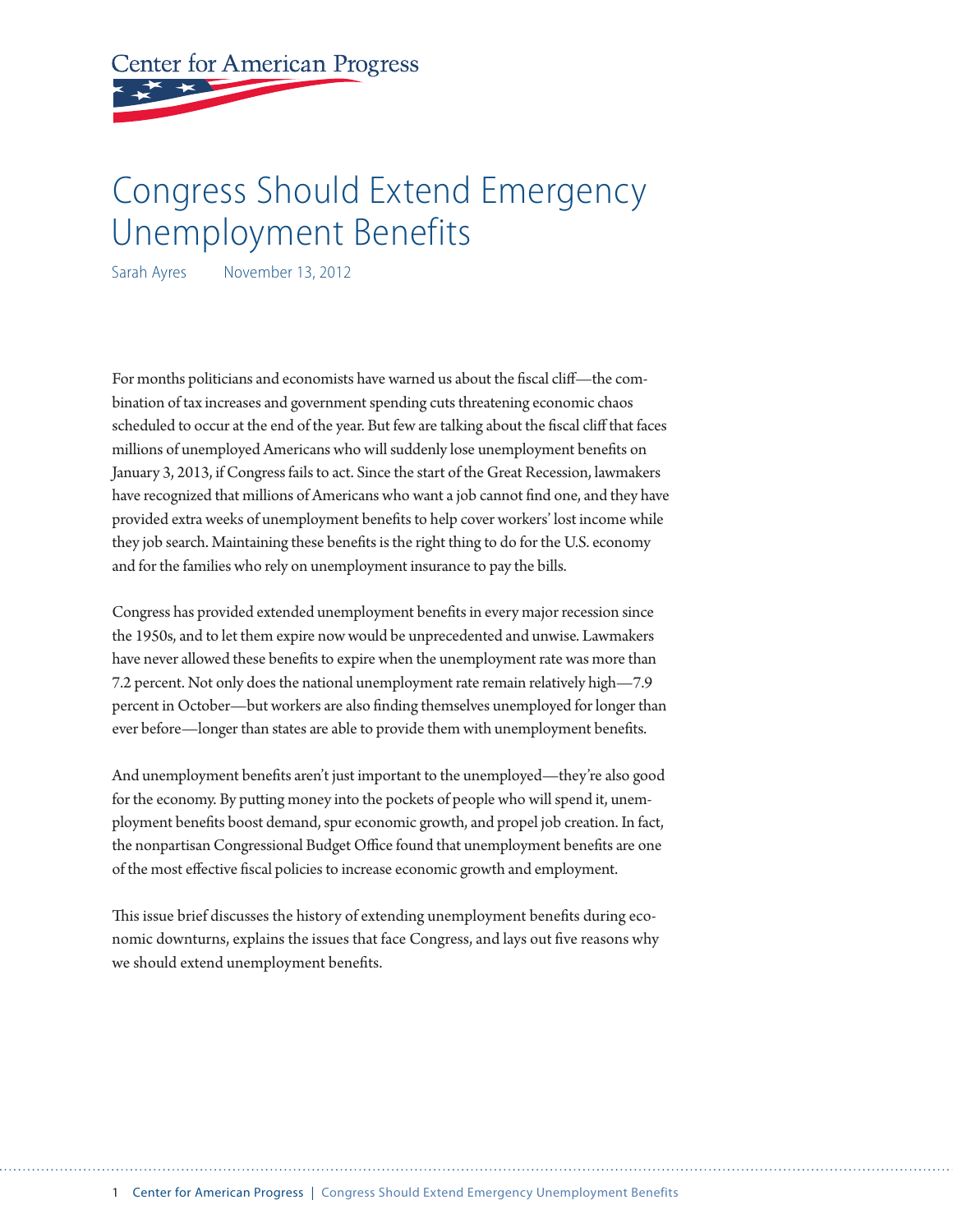# What are emergency unemployment benefits?

Unemployment insurance is an important social insurance program providing income support to workers who have lost their job through no fault of their own and are not able to find a new one. Employers pay taxes to states, and states use these funds to provide temporary and partial wage replacement to unemployed workers. In normal economic times, unemployed workers are eligible for up to 26 weeks of benefits in most states. In periods of high unemployment during and immediately following recessions, Congress has repeatedly enacted legislation to provide workers extended federal unemployment benefits in addition to regular state benefits.

In June 2008, seven months after the start of the Great Recession, President George W. Bush and Congress approved such legislation. The Emergency Unemployment Compensation Act initially provided 13 additional weeks of unemployment compensation. Later that year Congress raised the maximum amount of unemployment benefits to 33 weeks. In light of continuing high unemployment rates, subsequent legislation was enacted in 2009, 2010, and 2011 that extended emergency benefits and raised the maximum amount to 53 weeks.

Under the most recent extension, the Middle Class Tax Relief and Job Creation Act of 2012, emergency unemployment benefits will expire at the end of 2012. If Congress does not act to extend benefits, more than 2 million Americans will lose federal unemployment insurance just after Christmas with another 900,000 estimated to lose their benefits in the first three months of 2013.<sup>1</sup>

# Why should Congress extend emergency unemployment benefits?

### Unemployment rates are still high

Despite 32 months of sustained job gains, there are still too many Americans who cannot find work. The U.S. economy has added 2.1 million jobs over the past 12 months compared to 1.9 million over the preceding 12 months, but at 7.9 percent the unemployment rate is still relatively high.<sup>2</sup> In September there were more than three workers actively searching for work for every job available, compared to just one and a half job seekers per job opening before the start of the Great Recession.<sup>3</sup>

To allow unemployment benefits to expire when the unemployment rate is so high would be unprecedented. Lawmakers have established federal emergency unemployment benefits in every major recession since the 1950s and have never allowed these vital benefits to expire when the unemployment rate was above 7.2 percent.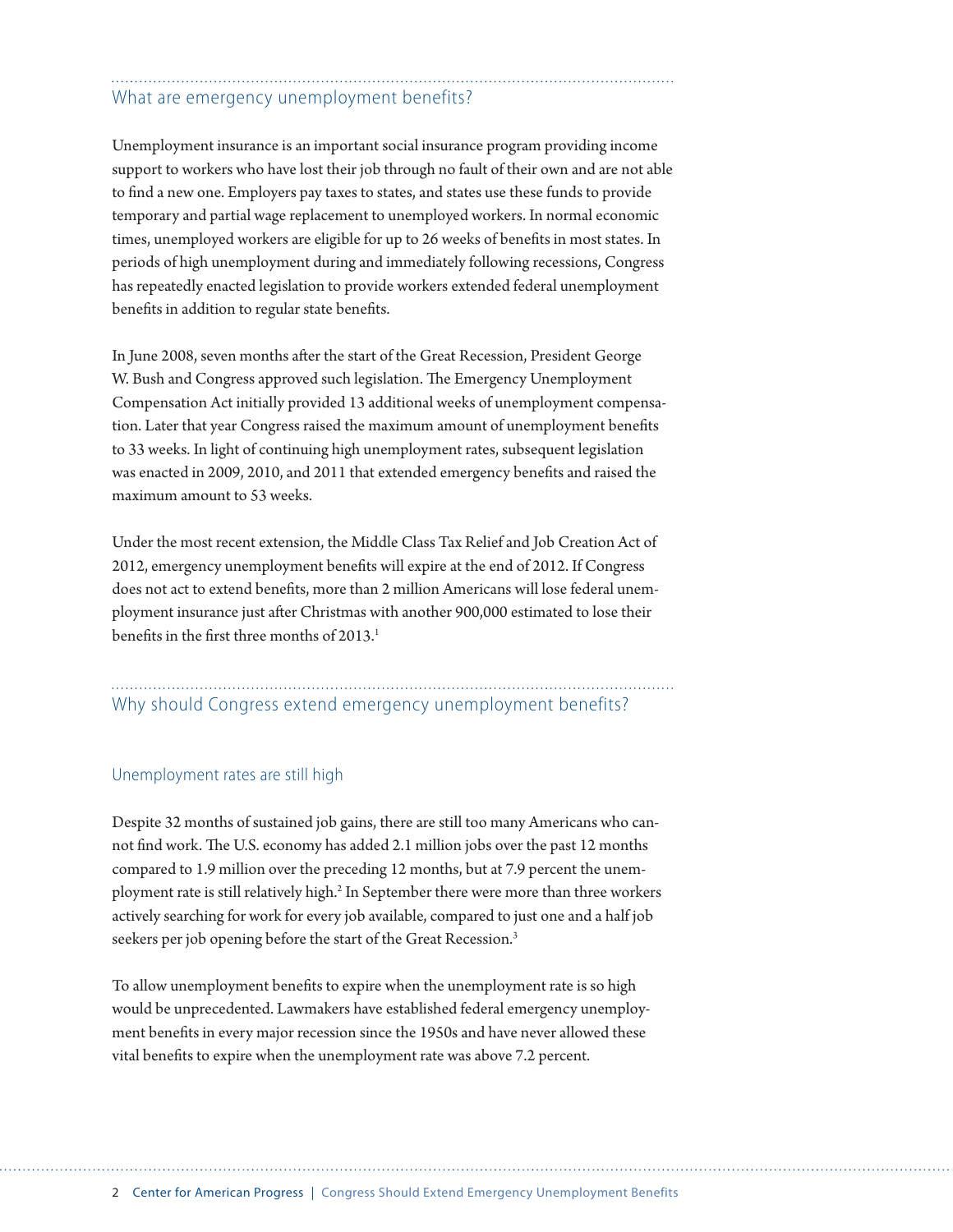#### State unemployment benefits are not sufficient

Not only is the unemployment rate still relatively high but Americans are also finding themselves out of work for longer periods of time than was the case in previous economic downturns. While the average unemployed person has been out of work and searching for a new job for 40 weeks, states only provide unemployment benefits for a maximum of 26 weeks.<sup>4</sup> Not surprisingly, close to half of unemployed workers run out of state unemployment benefits before finding a new job.<sup>5</sup> Federal extended benefits provide much-needed income support during this time when many Americans would otherwise be left unable to pay their rent or put food on the table.

Extended emergency benefits are even more necessary now than they have been in the past because the Great Recession was deeper and more protracted than any recession since the Great Depression. While the economy has pulled out of the depths, many job seekers continue to face longer periods of unemployment than ever before. When Congress has allowed emergency benefits to expire in the past, the median length of unemployment has never topped 10.2 weeks and the share of workers who have been out of work for six months or more has not exceeded 23 percent.<sup>6</sup> Today the median length of unemployment is nearly 20 weeks and more than 40 percent of the unemployed have been out of work for six months or more.7 With more and more Americans finding that it takes a much longer time to find work than is allowed by state unemployment programs, it would be unprecedented for Congress to let emergency unemployment compensation expire.

#### Unemployment benefits grow the economy and create jobs

Unemployment benefits have consistently been cited by economists as one of the most effective policies at spurring economic growth. Every week more than 2 million Americans receive an average emergency unemployment benefit check of about \$300 money that is spent on rent or the mortgage and utilities, as well as in local supermarkets, pharmacies, gas stations, and newsstands. By putting money into the pockets of the middle-income Americans who are most likely to spend it, unemployment benefits boost demand and create jobs.

The nonpartisan Congressional Budget Office found that unemployment benefits are the most effective fiscal policy to increase economic growth and employment—better than reducing business taxes or increasing spending on infrastructure.<sup>8</sup> Mark Zandi, chief economist at Moody's Analytics, has found that every dollar spent on unemployment insurance grows the economy by \$1.55.9 Recently, Zandi has predicted that extending emergency unemployment benefits at a cost of \$40 billion would boost the economy by \$58 billion in 2013.10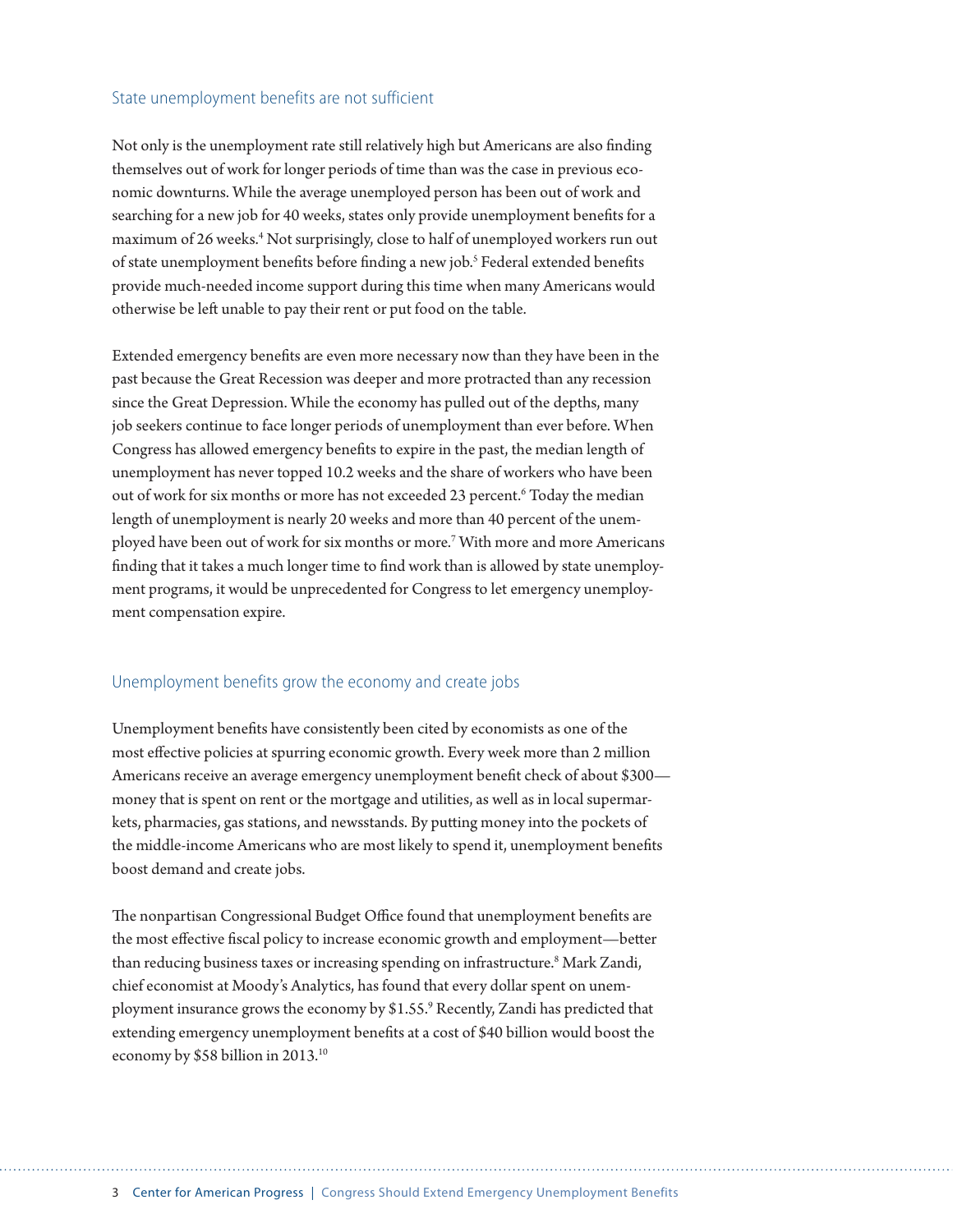All these dollars circulating through the economy create jobs. A detailed study by economist Wayne Vroman for the U.S. Department of Labor found that during the worst of the recession, emergency unemployment benefits led to the creation of 700,000 jobs per quarter.<sup>11</sup>

Conversely, if emergency unemployment benefits are allowed to expire, millions of Americans will suddenly have less money to spend in stores, creating a drop in demand that will rob businesses of their customers and undermine the economic recovery.

### Unemployment benefits lift people out of poverty

Unemployment benefits help millions of Americans continue to feed their families and keep a roof over their heads even when they lose their job. In doing so, unemployment benefits are an important mechanism for preventing people from falling into poverty.

In every year since the start of the recession, unemployment benefits have kept millions of people out of poverty. An analysis by the Congressional Research Service found that unemployment benefits lifted 3.3 million people out of poverty in 2009, including nearly 1 million children living with a family member who received unemployment benefits.12 The same study found that the poverty rate for families who received unemployment benefits was about half what it would have been without unemployment benefits.<sup>13</sup> In 2010 the U.S. Census found a similar effect: If unemployment benefits were excluded from income, 3.2 million people would have been counted as poor.<sup>14</sup> And in 2011 unemployment benefits kept 2.3 million people out of poverty.15

Should Congress fail to extend emergency unemployment benefits, millions of families this holiday season will find themselves without sufficient funds to pay for necessities like food and heat—much less Christmas presents for their kids. By extending unemployment benefits we can help keep these families afloat and out of poverty.

## Congress already cut unemployment benefits this year

When Congress extended emergency unemployment compensation earlier this year, lawmakers also reduced the amount of unemployment benefits available to workers. The 10-month extension agreed to in February cuts the number of weeks of federal unemployment benefits available to all states and raises the unemployment rate threshold for states to receive maximum benefits.

Under the previous law any unemployed worker who exhausted their state benefits was eligible for at least 20 additional weeks of benefits through emergency unemployment compensation. If the worker lived in a state with high unemployment, he could receive up to 53 weeks of additional benefits. Under today's law unemployed workers are eli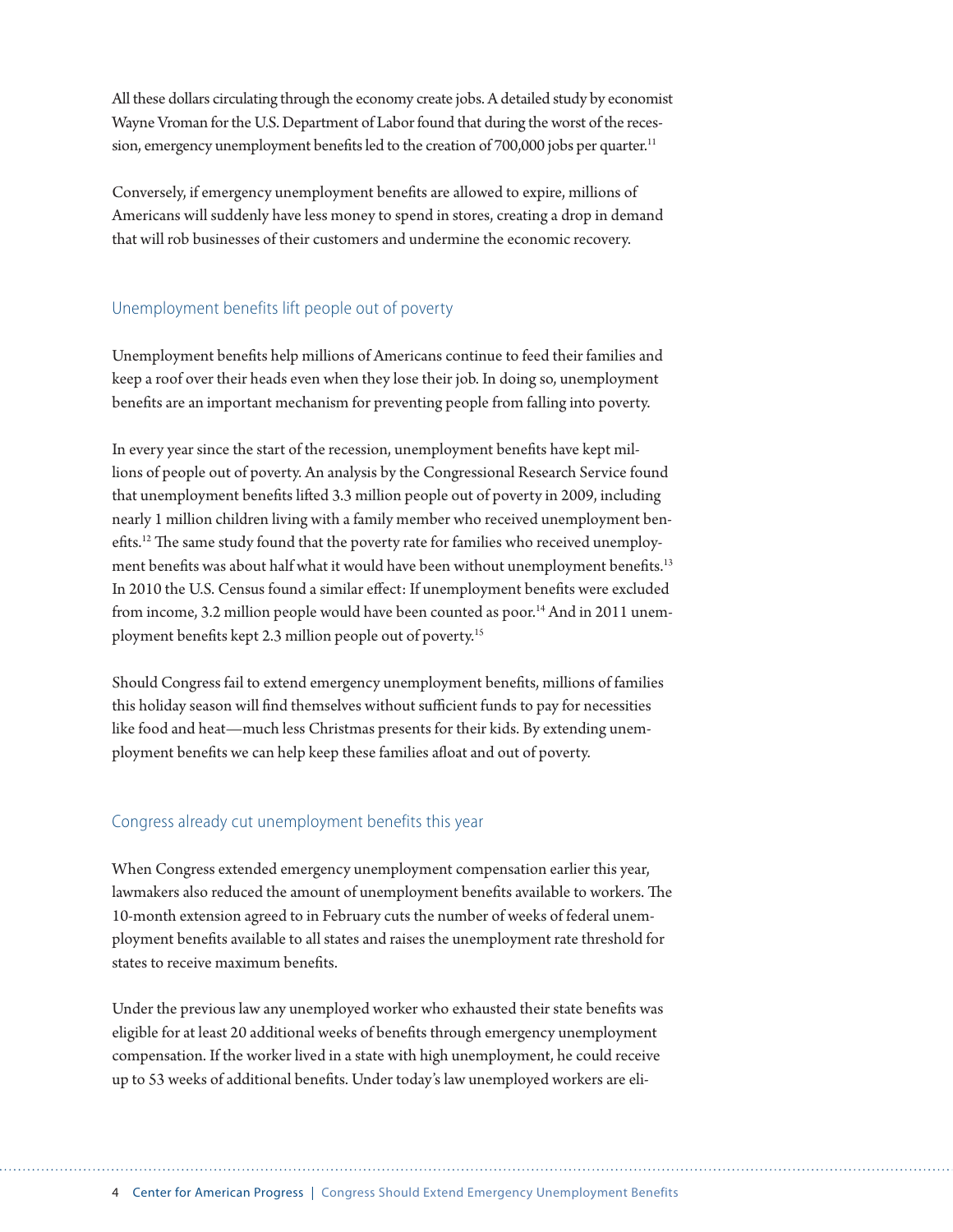gible for at least 14 additional weeks of emergency unemployment compensation and up to 47 weeks if they live in a high-unemployment state.

Largely as a result of these changes, fewer unemployed Americans are receiving unemployment benefits. While the number of unemployed workers has fallen by 11 percent since this time last year, the number of those receiving benefits has dropped by 26 percent. Last year nearly half of all unemployed workers received unemployment benefits.<sup>16</sup> Only 40 percent do today.

With so many fewer Americans receiving benefits, now is not the time for Congress to further cut unemployment insurance benefits. If Congress fails to extend emergency unemployment benefits, it is likely that come January fewer than one in three unemployed workers will be eligible for benefits.<sup>17</sup>

# Conclusion

At the end of this year, millions of unemployed Americans will be abruptly cut off from unemployment benefits unless Congress takes action to extend emergency unemployment compensation. Allowing extended unemployment benefits to expire will not only harm the many Americans who rely on unemployment benefits to provide food and shelter for themselves and their families—it will also harm the economic recovery by reducing demand and stifling job creation. America cannot afford to let emergency unemployment benefits expire.

*Sarah Ayres is a Research Associate at the Center for American Progress.*